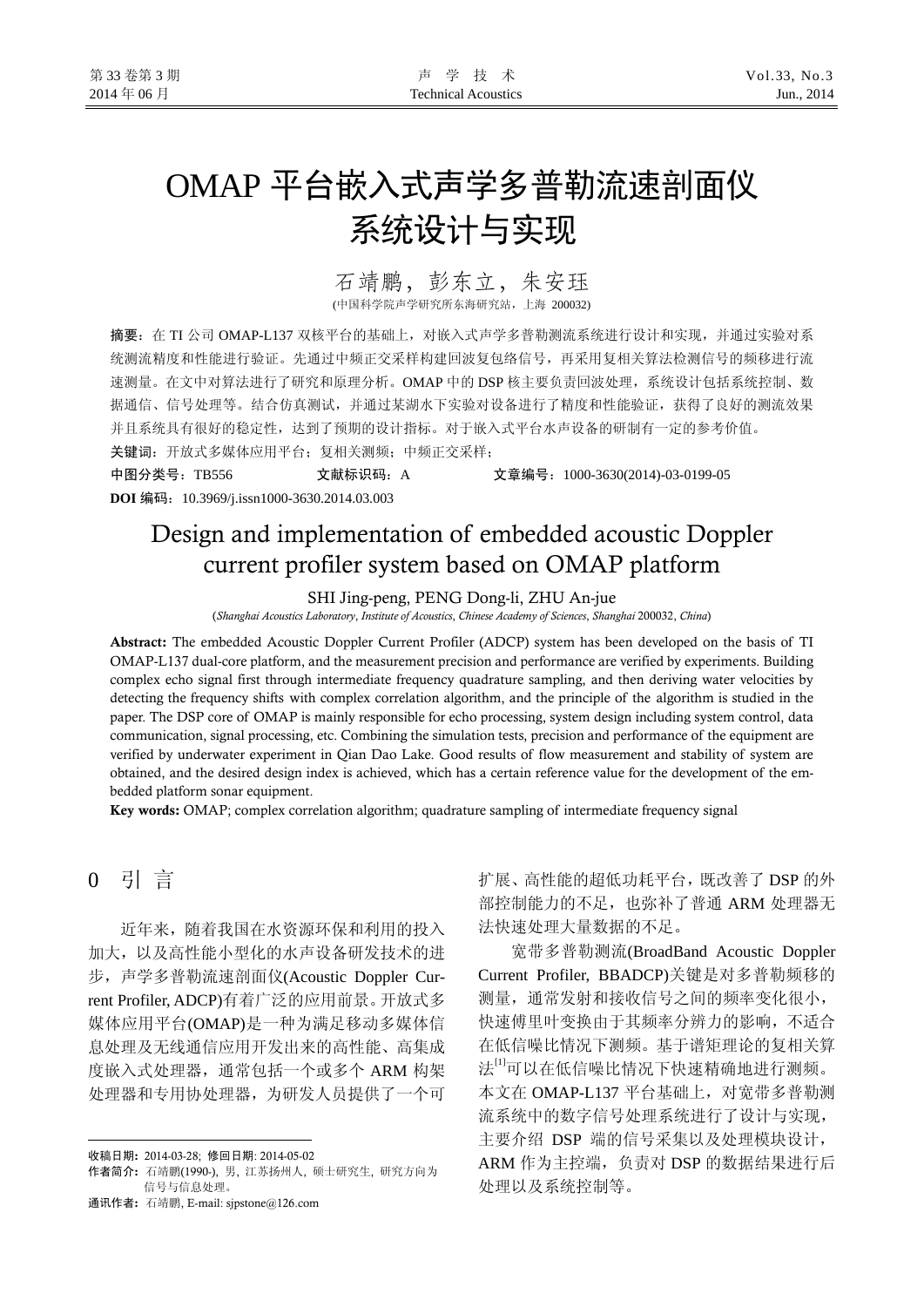1 基本原理

#### 1.1 复相关测频

当某 ADCP 系统以频率 $\omega_0$ 向水中发射宽带调 制信号,接收到的回波信号  $e(t)$  可以表示为

 $e(t) = \text{Re} \{ z(t) e^{j\omega_0 t} \}$ 

式中, z(t) 为回波信号 e(t) 的复包络信号, 其复相 关函数表示为

$$
R(\tau) = \int z^*(t-\tau)z(t)dt = R_{Re}(\tau) + jR_{Im}(\tau) =
$$
  
 
$$
A(\tau) \cdot e^{j\varphi(\tau)}
$$
 (1)

其中幅值函数  $A(\tau)$  为偶函数, 相位函数 $\varphi(\tau)$  为奇函 数。

信号  $z(t)$  的功率谱密度函数为  $s(f)$ , 根据矩估 计理论,信号的平均频率 *f* 可以表示成

$$
\overline{f} = \frac{\int f \cdot s(f) df}{\int s(f) df}
$$
\n(2)

由维纳-辛钦定理可知,信号的功率谱密度函数 和自相关函数互为一对傅里叶变换对,即:

$$
\begin{cases}\nS(f) = \int R(\tau) e^{-j2\pi f \tau} d\tau \\
R(\tau) = \frac{1}{2\pi} \int S(f) e^{j2\pi f \tau} df \\
\stackrel{\text{def}}{=} \tau = 0 \text{ H}, \quad \text{f}(\lambda, \vec{\mathcal{X}}(3)) \text{ in } \mathbb{U}(\{\exists\})\n\end{cases} \tag{3}
$$

$$
R(0) = \frac{1}{2\pi} \int S(f) df
$$
 (4)

对 *R*( ) <sup>τ</sup> 求一阶导数得 *R fSf* ′(0) j ( )d =⋅ ⋅ ∫ *<sup>f</sup>* (5)

将式(4)、(5)同时代入式(2),可得

$$
\overline{f} = \frac{1}{j2\pi} \cdot \frac{R'(0)}{R(0)}\tag{6}
$$

由于  $A(τ)$  是偶函数,  $\varphi(τ)$  是奇函数, 对式(1) 求导可得 *R'*(0)=jA(0)φ'(0)=jR(0)φ'(0), 并将其代入 式(4)可得

$$
\overline{f} = \frac{jR(0)\varphi'(0)}{j2\pi R(0)} = \frac{1}{2\pi} \varphi'(0)
$$
\n
$$
\overline{B} \overline{f} = \frac{jR(0)\varphi'(0)}{j2\pi R(0)} = \frac{1}{2\pi} \varphi'(0)
$$
\n
$$
\overline{B} \overline{f} = \frac{\varphi(\tau_s) - \varphi(0)}{\tau_s} \approx \frac{\varphi(\tau_s)}{\tau_s}
$$
\n
$$
\varphi'(0) = \lim_{\tau_s \to 0} \frac{\varphi(\tau_s) - \varphi(0)}{\tau_s} \approx \frac{\varphi(\tau_s)}{\tau_s}
$$
\n
$$
(7)
$$

即可得频率为

$$
\overline{f} = \frac{1}{2\pi} \cdot \frac{\varphi(\tau_s)}{\tau_s} \tag{8}
$$

#### 1.2 数字中频正交采样

复相关测频方法中,对信号做复相关之前需要 构造测频信号的复包络表达形式,这可以采用正交 调制的方法, 文中采用数字中频正交采样<sup>[2]</sup>的方法 构造复包络信号。

许多实际使用的信号是带通型的,主要能量都 集中在某一频段范围之内。根据带通采样定理可 知,采样率 *sf* 最低需要满足:

$$
f_{\text{smin}} \geq 2 \cdot \frac{f_{\text{H}}}{N}
$$

式中: *N* 为小于  $f_H / B$  的最大自然数;  $f_H$  为上截止 频率;*B* 为信号的带宽。带通信号可表示为

$$
x(t) = a(t)\cos(\omega_0 t + \phi(t)) =
$$

$$
x_1(t)\cos(\omega_0 t) - x_2(t)\sin(\omega_0 t) \tag{9}
$$

其中:  $\omega_0$ 为载频或中频;  $a(t)$  和  $\phi(t)$  分别为包络和 相位调制函数, $x_i(t)$ 、 $x_o(t)$ 分别为信号的同相分量 和正交分量。若采样率取

$$
f_s = \frac{4f_0}{2m+1}, \qquad m = 0, 1, 2 \cdots
$$

*m* 取满足带通采样定理的自然数。采样时间为  $t_s = 1/f_s$ , 代入式(7), 将数字采样信号  $x(nt_s)$  用三角 公式展开:

0 0 /2 1 ( 1)/2 ( 1) ( 1) ( ), *Qn n* 为奇数 (10) ( ) ( )[cos( ) cos( ( )) sin( ) sin( ( ))] ( )[cos( (2 1)/2) cos( ( )) sin( (2 1)/2) sin( ( ))] ( 1) ( ), *ss s s s s s s s n m n* + + ⎩ − − *x nt a nt nt nt nt nt a nt n m nt n m nt In n* ω ϕ ω ϕ <sup>π</sup> ϕ ϕ = − = + − π + = ⎧ − ⎨ 为偶数

其中,  $I(n)$  和  $Q(n)$  为信号的两路正交分量。

两路正交分量由采样信号交替抽取得到,时间 上相差一个采样周期,但在信号处理时需要两路信 号在同一时刻的值,故对其可以采取时域的插值或 者频域的滤波,文中采取时域插值法以简化计算, 采样率中 *m* 取 2,具体框图如图 1 所示。





#### 2 软件系统设计

本文基于 OMAP-L137 平台<sup>[3]</sup>进行系统设计, OMAP-L137 为双核芯片, 包含一个 ARM926EJ-S 和一个 TMS320C674x DSP 芯片。在软件架构中, ARM 核为系统的主控端,负责外设控制、系统状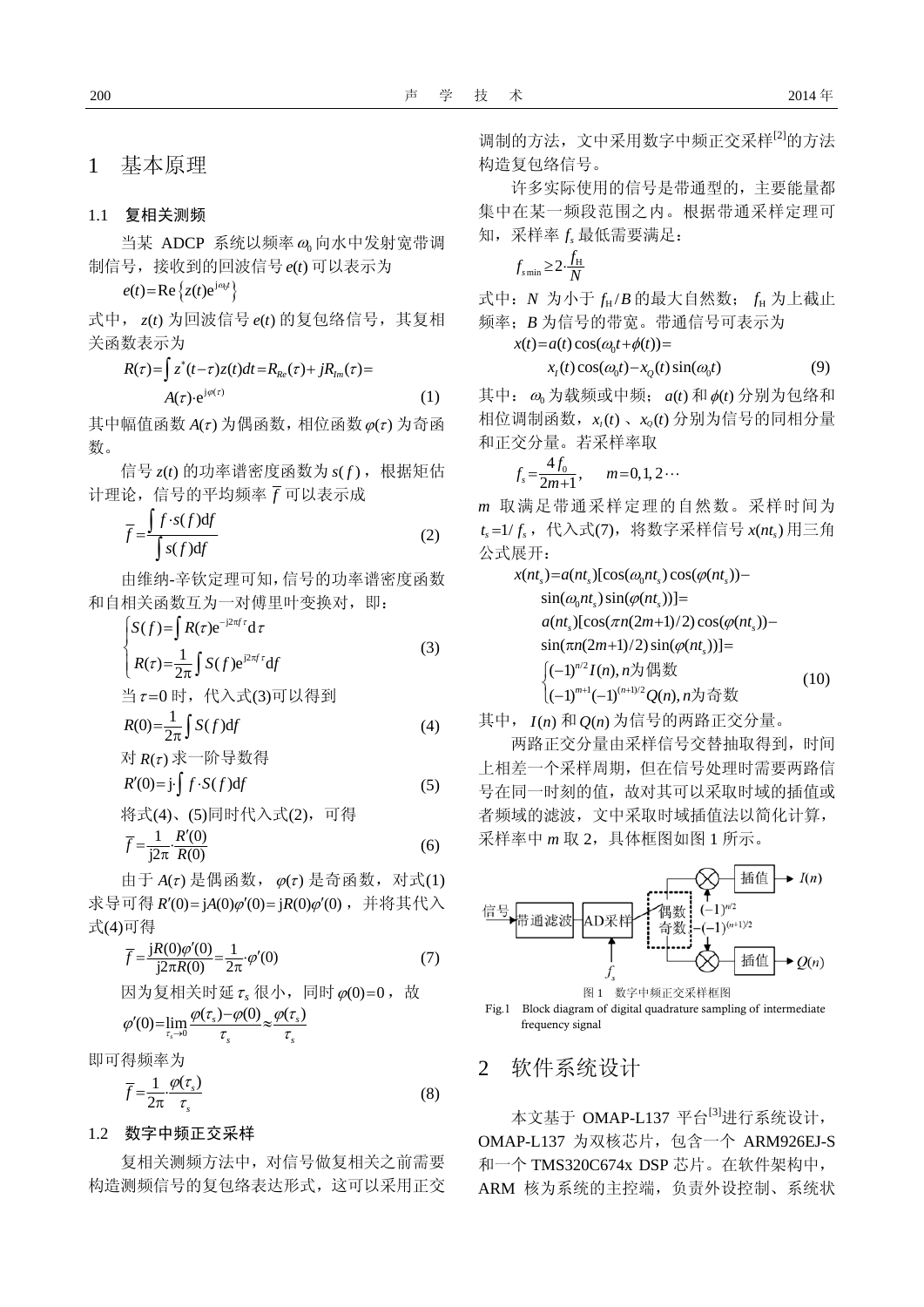态的检查、数据的后处理以及数据交互等工作;DSP 核负责信号采集、复相关测频以及数据处理等,具 体的架构框图如图 2 所示。下面着重介绍 DSP 端的 数字信号处理系统设计和实现。



#### 2.1 DSP 系统平台

DSP 上的信号处理系统基于 TI 的 DSP/BIOS 实时内核,它具有很多实时嵌入式操作系统的功 能,如任务调度、任务间的同步和通信、内存管理、 实时时钟管理、中断服务管理等。DSP/BIOS 分为 很多个模块,提供的所有API函数都按照模块分类, 以模块名加下划线开头来命名。同时,DSP/BIOS 还需要配置相应的 tcf 文件, 配置文件中包括内存 分配、时钟、任务管理、中断等相应的设置。

DSP 启动后首先进行一些初始化工作, main 函数执行完之后退出,随后 DSP/BIOS 启动接管系 统。DSP/BIOS 配置文件中共创建了五个任务:

(1) FPGA 触发信号控制;

- (2) D/A 数据输出;
- (3) 回波信号采集;
- (4) 回波信号处理;
- (5) 空闲循环任务;

任务的调度是由时钟进行控制的,在配置文件 中设置好时钟周期,每隔一段时间触发一个时钟信 号,DSP 开始执行信号的采集以及数据处理工作, 信号处理完成后将结果数据再回传给 ARM 端进行 后处理。当没有任务需要执行时,DSP/BIOS 会执 行空闲循环任务,直至软硬件中断抢占 Idle 循环得 到执行。

#### 2.2 信号的采集控制

DSP 端主要负责回波信号的处理,宽带调制信 号的编码工作由一块 FPGA 芯片完成,DSP 端收到 ARM 端的执行命令后便向 FPGA 产生触发信号, 并给出相应的信号编码号,FPGA 随即产生相应的 编码信号至换能器输出。

AD 芯片将采集到的回波信号通过 McAsp 接口 写到预分配的 BUFFER 中,为避免出现数据丢失或 者信号采集与处理速度不匹配的情况,软件中设置 了乒乓缓存结构。在 tcf 文件中为 DSP 分配了两块 缓存 BUFFER 区域,并设置一个 MBX\_BUFID 信 号量,用来标示 BUFFER 的编号,通过 Mailbox 机 制传递。每次信号采集完成后,将上一次采集数据 的缓冲区编号 MBX BUFID 送出,回波处理任务 收到 MBX\_BUFID 便对缓冲区中的数据进行处理。 这样采用两个 BUFFER 可以保证数据的完整性和 时效性,但是在数据结果上会滞后一个时钟周期。 BUFFER 的大小 *N* 根据设定的采样时间在 tcf 文件 中配置, 可由  $N = f_s \cdot t_s = 2Rf_s/C$  计算, R 为最大测量 距离,*C* 为水中声速。

#### 2.3 数据通信

软件系统中的通信分为进程间通信和内核间 通信两种。进程间通信通过信号量(Semaphore)以及 邮件(Mailbox)两种方式实现,信号量用来传递同步 信号,主要是根据时钟来控制,以保证进程间逻辑 的有序性。内核间通信是指 ARM 与 DSP 双核之间 的通信,用来传输系统指令和测流的计算结果数据。

文中双核通信是基于 DSPLINK 机制<sup>[4]</sup>来完成, 作为 GPP 端的 ARM 核可以使用一套通用的 API 函 数完成,而在 DSP 端的 API 函数是基于 DSP/BIOS 内核上的 SIO、GIO、MSGQ 模块实现。双核之间 数据传输采用内存共享机制, MSGO 发送的是共享 的内存区的地址指针。ARM 为 DSP 分配相应的 readbuf 和 writebuf 数据区,DSP 收到消息后首先去 读取 readbuf 获取控制指令,执行完信号处理后将 数据写入 writebuf,再通过 MSGQ 通知 ARM 核读 取数据。无论何种工作模式下,双核间的通信每个 时钟周期都会进行一次,以保证系统状态和数据的 实时性,通过内存共享的通信可以避免传输大量数 据导致的通信阻塞,从而保证 DSP 端的进程稳定。

#### 2.4 信号处理

软件系统中信号处理任务被设计成独立的线 程,根据收到的 ARM 指令去执行复相关测频算法, 为保证测流数据的准确性,系统每个时钟周期会读 取压力、温度以及姿态传感器的数据。声波在水中 不同深度和温度下的传播速度都不一样,测量压 力、温度用来估算出声速。一般 ADCP 都采用了 Janus 配置,可以测量出三维的流速数据,但船体 的摇晃会影响波束的方向,系统测量的姿态数据用 来校正波束角,以提高测流的精度。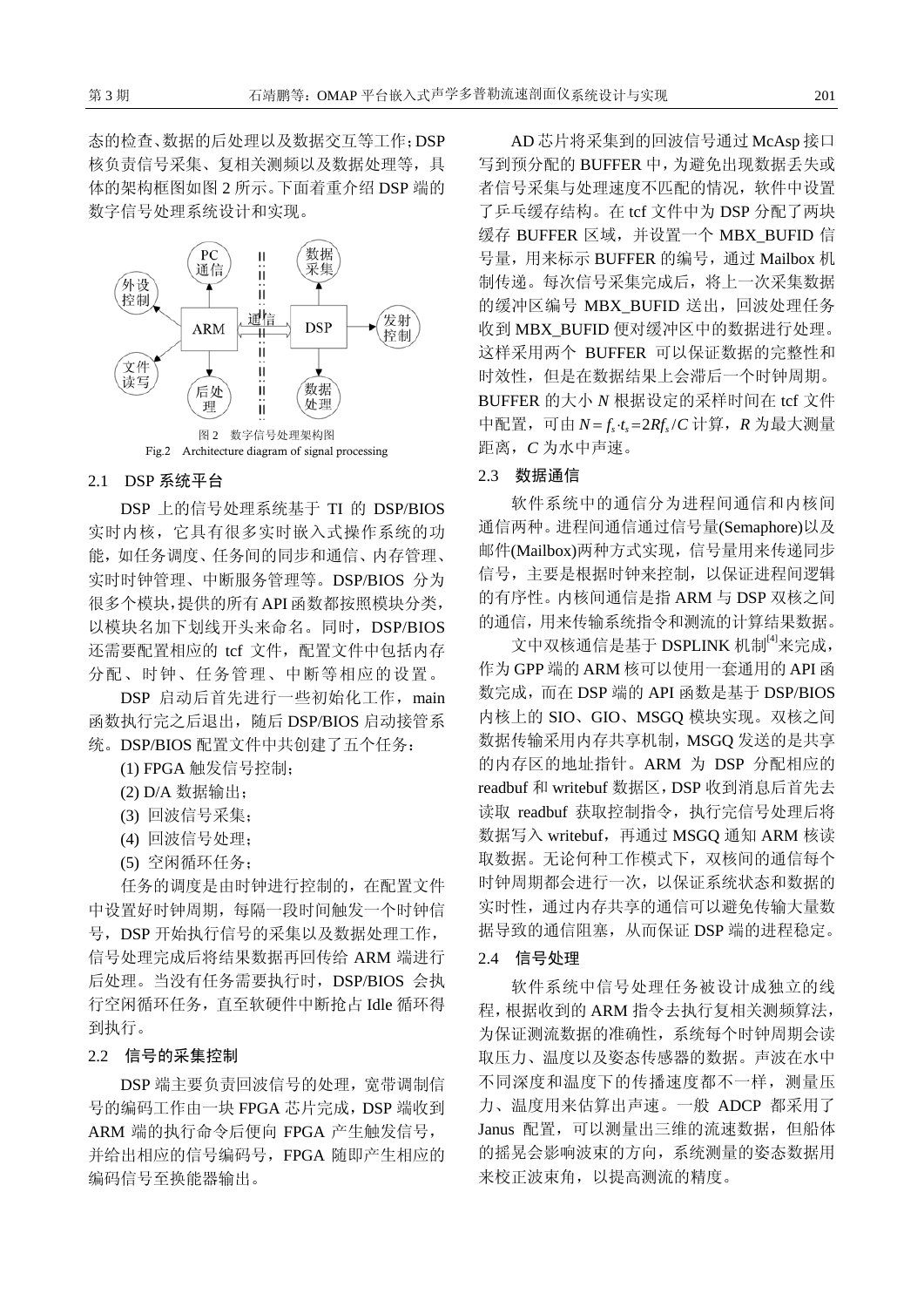C674x 是一块浮点 DSP,可直接采用 C 语言编 程实现。系统中的时钟周期设置为 0.5 s, 为提高数 据的处理效率,软件设计中对算法的流程进行了一 定的优化,例如将滤波器的参数预设进程序,不同 发射信号的参数制成预设查找表,对公式计算进行等 效替换减小计算量,优化程序逻辑结构等。信号处 理进程在启动后一直执行,大致流程如图 3 所示。



图 3 信号处理线程工作流程图 Fig.3 Flow chart of signal processing thread

3 实验结果及分析

ADCP 设备的工作频率为 300 kHz, 设计指标 为测量相对误差<1%,且 OMAP 的双核特性保证了 ADCP 可以在处理数据的同时,能够与 PC 机进行 数据和控制交互,且不影响测流的稳定性。为验证 测流精度以及嵌入式系统的稳定性,先后进行了算 法软件仿真, 设备模拟电联调和某湖水下实验。湖 试中利用 GPS 标定船速以及航迹,由于该湖为人工 湖,水体流动性差,观测水深约为水下 20 m 处, 上层水体的流动以及水中气泡等影响较小,可近似 认为 ADCP 测得水速即为船速, 再以 GPS 数据为 参考进行对比,统计测流的精度值。

实验船正常航速在 4~11 kn 之间,在不同船速 和层厚下进行了对水测速。若层厚为 2 m, 设定船 速为 8 kn, 在同一水域进行"顺逆顺"三次测量, 最后计算该水域的综合测量结果。湖试前,在 Matlab 上进行了仿真, 设定水流为 4 m/s, 不考虑 设备噪声以及回波自噪声等干扰,只模拟单列回波 信号,加高斯白噪声进行仿真,信噪比为 20 dB, 连续 400 次测试并记录瞬时速度以及数据平滑后的 速度。仿真得瞬时速度平均值为 4.024 m/s, 瞬时标 准差为 0.004 m/s, 均方根误差为 0.0245 m/s, 均满 足指标要求,仿真结果如图 4 所示。



以实验中设定船速为 8 kn 的一次测量为例,采 用与上述仿真相同的发射信号,GPS 测得船速平均 为 7.917 kn, 约 4.07 m/s, ADCP 测得 20 m 深水层 流速曲线如图 5 所示, 从图中可见, 实际水文环境 下测量得到的瞬时速度曲线波动性比仿真结果大。



综合该水域三次测量,统计平均结果如表 1 所 示。以 GPS 速度为标准,单次测量标准误差在 0.04 kn 左右,去除水流影响后综合平均误差为 0.013 kn, 相对误差都在 1%以内。

水下测试会受到水文环境多样性的影响,瞬时 速度曲线可能会表现出抖动较大,结果数据的输出 应对瞬时速度进行平滑降噪处理,以减小数据的抖